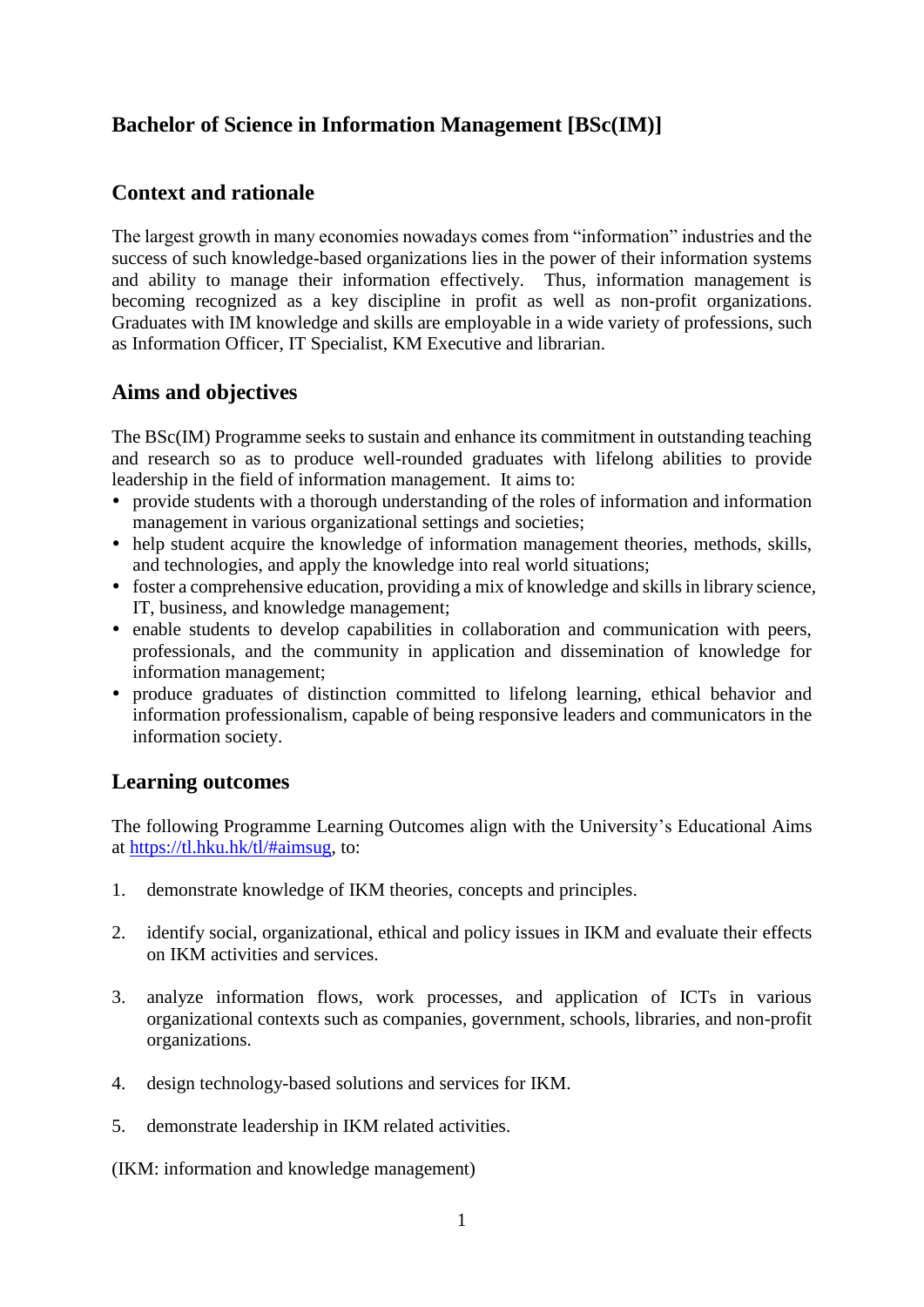# **Course delivery**

Innovative teaching methods help students enhance career possibilities by building knowledge of the latest developments in information-related industries. Classes are mainly conducted as lectures except for core courses which also include tutorials and practical sessions where students may be divided into groups. Moodle is used for students to access course materials, announcements and resources. Electronic activities that capitalize on the latest technology will be used to enrich the learning experience, support knowledge sharing and community building among students.

## **General requirement**

You are required to complete courses totalling not fewer than 120 credits. As a general guideline, a **6-credit course** involves students in about **150 hours** of timetabled classes, tutorials, practical sessions, online interaction, reading, practical work, researching & writing assignments.

All HKU undergraduate programmes include common core courses that provide you with perspectives beyond your major fields of study. Some of these courses will be taught outside the Faculty of Education. Details of these courses (and all BSc(IM) courses) are in the *Undergraduate Degree Regulations and Course Descriptions* handbook published by the University, and also on the University website at [https://www4.hku.hk/pubunit/drcd/.](https://www4.hku.hk/pubunit/drcd/)

Students are required to complete courses totalling not fewer than 120 credits. The distribution of credits in each area, year by year, is as follows:

### **First Year of the curriculum**

- 48 credits in the Major in Information Management
- a 6-credit course in the Common Core Curriculum
- a 6-credit English in the Discipline course

### **Second Year of the curriculum**

- 24 credits in the Major in Information Management
- a 6-credit course in the Common Core Curriculum
- 30 credits in elective courses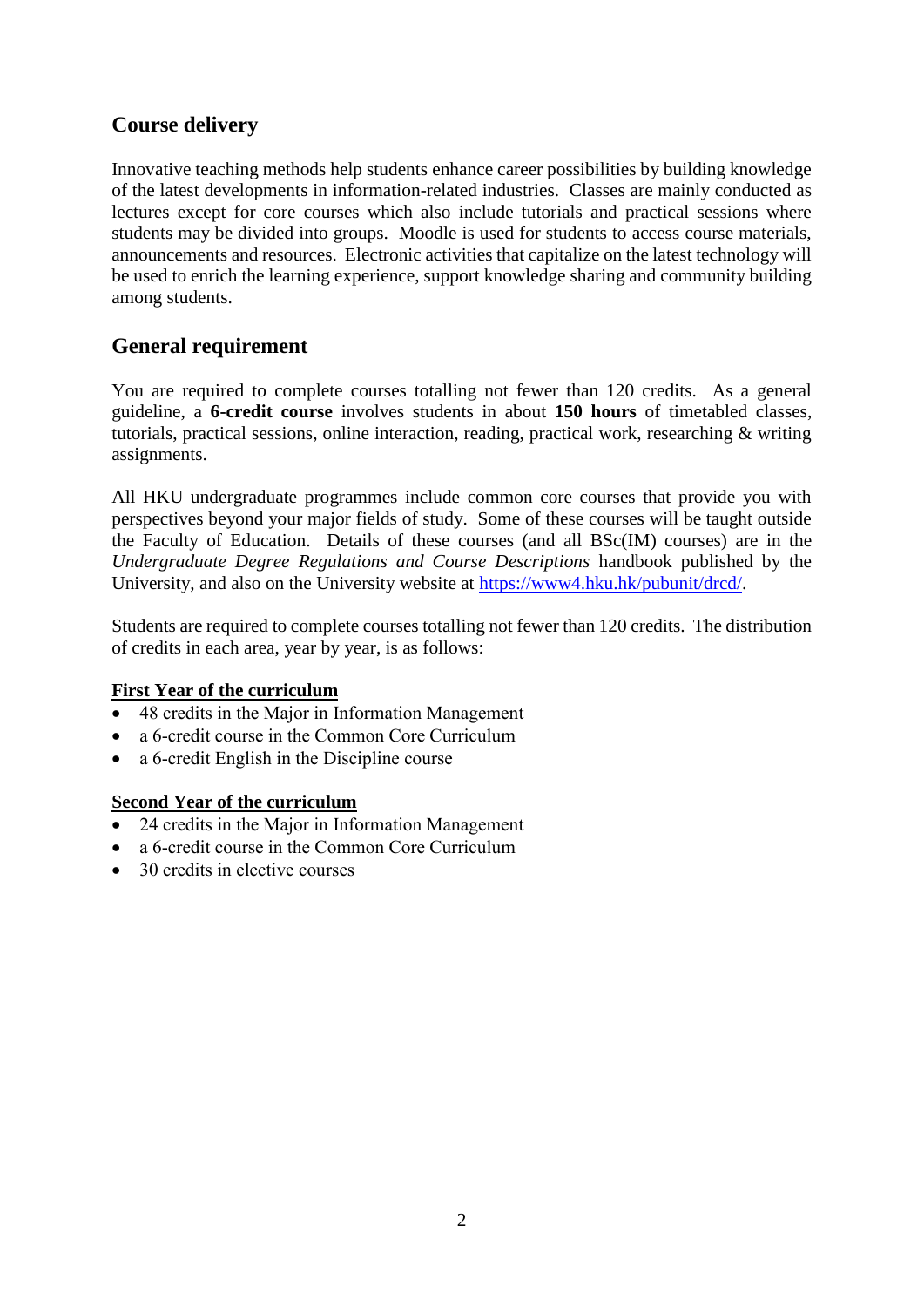The courses offered in these areas are as follows:

#### *Major in Information Management (72 credits)*

- Core courses (54 credits)
- Elective courses (18 credits)

| Code            | <b>Course Name</b>                               | <b>Credits</b> | Core/           |
|-----------------|--------------------------------------------------|----------------|-----------------|
|                 |                                                  |                | <b>Elective</b> |
| <b>BSIM3001</b> | Information management foundations               | 6              | Core            |
| <b>BSIM3004</b> | Information retrieval                            | 6              | Core            |
| <b>BSIM3006</b> | Knowledge management                             | 6              | Elective        |
| <b>BSIM3010</b> | Digital libraries: principles and applications   | 6              | Elective        |
| <b>BSIM3014</b> | User-based systems analysis                      | 6              | Elective        |
| <b>BSIM3017</b> | Database systems                                 | 6              | Core            |
| <b>BSIM3021</b> | Web development, users and management            | 6              | Elective        |
| <b>BSIM3023</b> | Information organization and content management  | 6              | Core            |
| <b>BSIM3025</b> | Multimedia and human-computer interaction        | 6              | Elective        |
| <b>BSIM3998</b> | Professional practices in information management | 6              | Core            |
| <b>BSIM3999</b> | Internship                                       | 6              | Core            |
| <b>BSIM4011</b> | Project management                               | 6              | Core            |
| <b>BSIM4012</b> | Records management                               | 6              | Elective        |
| <b>BSIM4018</b> | Data warehousing and data mining                 | 6              | Elective        |
| <b>BSIM4019</b> | Electronic commerce                              | 6              | Elective        |
| <b>BSIM4020</b> | Information society issues and policy            | 6              | Core            |
| <b>BSIM4024</b> | Fundamentals of object-oriented programming      | 6              | Elective        |
| <b>BSIM4999</b> | Project (A capstone requirement)                 | 6              | Core            |

The elective courses\* fall into four specialist strands:

- 1. Librarianship: BSIM3010, BSIM4012
- 2. Information Technology: BSIM3014, BSIM3021, BSIM3025, BSIM4024, BSIM4026
- 3. Business: BSIM3025, BSIM4019, BSIM4022
- 4. Knowledge Management: BSIM3006, BSIM4018, BSIM4026
- *\* Not all elective courses will necessarily be offered every year.*

*Language Enhancement Courses (6 credits)*

| Code            | <b>Course Name</b>                                     | <b>Credits</b> |
|-----------------|--------------------------------------------------------|----------------|
| <b>CAES9420</b> | Academic English for information management and social |                |
|                 | data science students                                  |                |

#### *Common Core courses (12 credits)*

Students are required to take 12 credits of courses in the Common Core Curriculum, including not more than one course from each Area of Inquiry (AoI).